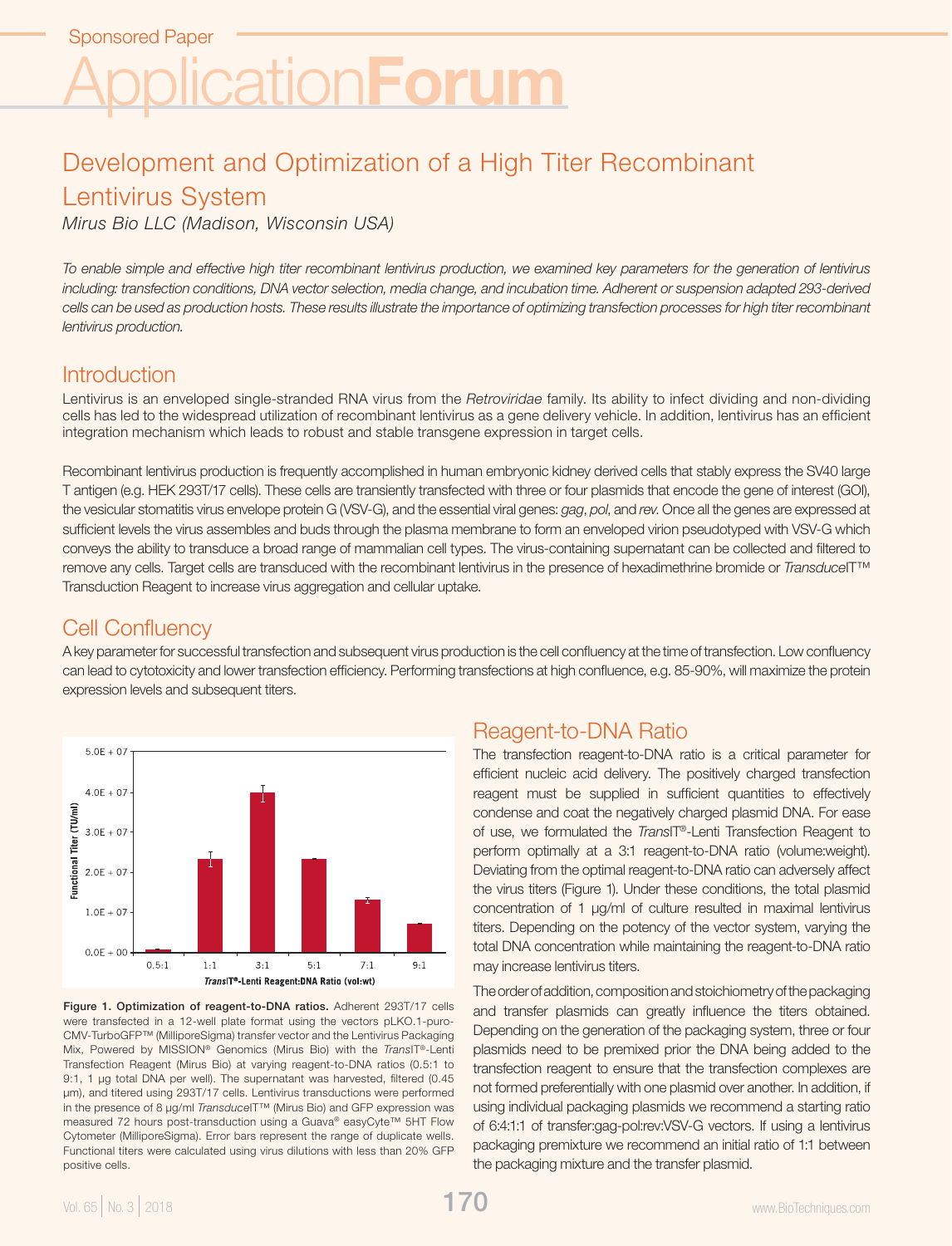

Figure 2. High Functional Titers with the *Trans*IT®-Lenti Transfection Reagent. Adherent 293T/17 cells were transfected in a 6-well plate with pLKO.1-puro-CMV-TurboGFP™ (MilliporeSigma) transfer vector and the Lentivirus Packaging Mix Powered by MISSION® Genomics (1:1 ratio, 2 µg/well, Mirus Bio) with the following reagents: *Trans*IT®-Lenti (3:1, vol:wt, Mirus Bio), Lipofectamine® 2000 (3:1, Thermo Fisher Scientific), Lipofectamine® 3000 (3:1:1, vol:vol:wt, Thermo Fisher Scientific), 25 kDa PEI (6:1, Polysciences), or CaPO<sup>4</sup> precipitation (4 µg pDNA/well, GE Life Sciences). The supernatant was harvested, filtered (0.45 µm), and titered using 293T/17 cells. Lentivirus transductions were performed in the presence of 8 µg/ml *Transduce*IT™ (Mirus Bio) and GFP expression was measured 72 hours post-transduction using a Guava® easyCyte™ 5HT Flow Cytometer (MilliporeSigma). Error bars represent the standard deviation of triplicate transfection complexes titered individually. Functional titers were calculated using virus dilutions with less than 20% GFP positive cells.

#### Transfection Reagent Selection

High efficiency transfection is necessary, but not sufficient for high titer recombinant lentivirus production. To empirically determine the best transfection formulation for lentivirus production we initially screened our compound libraries using a reporter assay system; however, when we compared the reporter assay output with functional lentivirus production we did not always observe a correlation. Therefore, we employed a targeted compound screening approach to directly test the effect of reagent formulation on functional lentivirus titers. During this process we identified a novel formulation, the *Trans*IT®-Lenti Transfection Reagent, which yields up to 8-fold higher functional titers in head-to-head comparisons with other commonly used transfection technologies in 293T/17 cells (Figure 2).

# Plasmid DNA

Vector design is a critical factor in recombinant lentivirus production. Advances in the safety of lentivirus production have been accomplished through the deletion of non-essential components of the virus genome, in addition to, separation of essential elements onto different plasmid vectors. Furthermore, the composition and design of the plasmid vector greatly affects the overall virus titer.

Within a given laboratory, a single lentivirus packaging system is often paired with a variety of individual transfer vectors. Therefore, we tested the degree to which lentivirus titers were altered by combining different transfer vectors with a single packaging system. In studying three different commercially available third generation transfer vectors we observed up to a 4-fold difference in lentivirus titers



Figure 3. Vector selection greatly affects lentivirus titer. (A) Adherent 293T/17 cells were transfected in a 6-well plate with one of three transfer vectors: MISSION® pLKO.1-puro-CMV-TurboGFP™ (MilliporeSigma), ViraPower™ pLenti6.2-GW/EmGFP (Thermo Fisher Scientific), or Precision Lenti-ORF™ RFP (GE Life Sciences), and the Lentivirus Packaging Mix Powered by MISSION® Genomics (total 2 µg/well, MirusBio) using the *Trans*IT®-Lenti Transfection Reagent (3:1, vol:wt, Mirus Bio). (B) System-to-system comparisons were performed using either MISSION® vectors pLKO.1-puro-CMV-TurboGFP™ and Lentiviral Packaging Mix (MilliporeSigma) and the *Trans*IT®-Lenti Transfection Reagent (MirusBio) or ViraPower™ vectors (pLenti6.2- GW/EmGFP and Lentiviral Packaging Mix (Thermo Fisher Scientific) and the Lipofectamine® 3000 Transfection Reagent (Thermo Fisher Scientific) according to the manufacturers' protocol (2μg/well). The supernatant was harvested, filtered (0.45 µm), and titered using 293T/17 cells. Lentivirus transductions were performed in the presence of 8 µg/ml *Transduce*IT™ (Mirus Bio) and GFP was measured 72 hours post-transduction using a Guava® easyCyte™ 5HT Flow Cytometer (Millipore Sigma). Error bars represent the standard deviation of triplicate transfection complexes titered individually. Functional titers were calculated using virus dilutions with less than 20% GFP positive cells.

(Figure 3A). When performing system-to-system comparisons (i.e. when all key components are varied including: transfer vectors, packaging mix and transfection reagent), the results are compounded and a combined 100-fold difference is observed (Figure 3B). This illustrates the synergy between the essential components of recombinant lentivirus production.

# Media Change Post-transfection

The harvest procedure during recombinant lentivirus production often includes a media change 24 hours post-transfection, as well as, multiple harvests at 48 and 72 hours post-transfection. To investigate the importance of these parameters we tested functional lentivirus titers in media samples post-transfection, as well as, undisturbed wells at 48 and 72 hours post-transfection. By measuring the functional titers obtained from the media samples we found that the majority of the recombinant lentivirus was produced between 24-48 hours post-transfection (Figure 4). We also observed no difference in functional lentivirus titers when the virus was harvested at 48 or 72 hours post-transfection without a media change suggesting that this step can be omitted